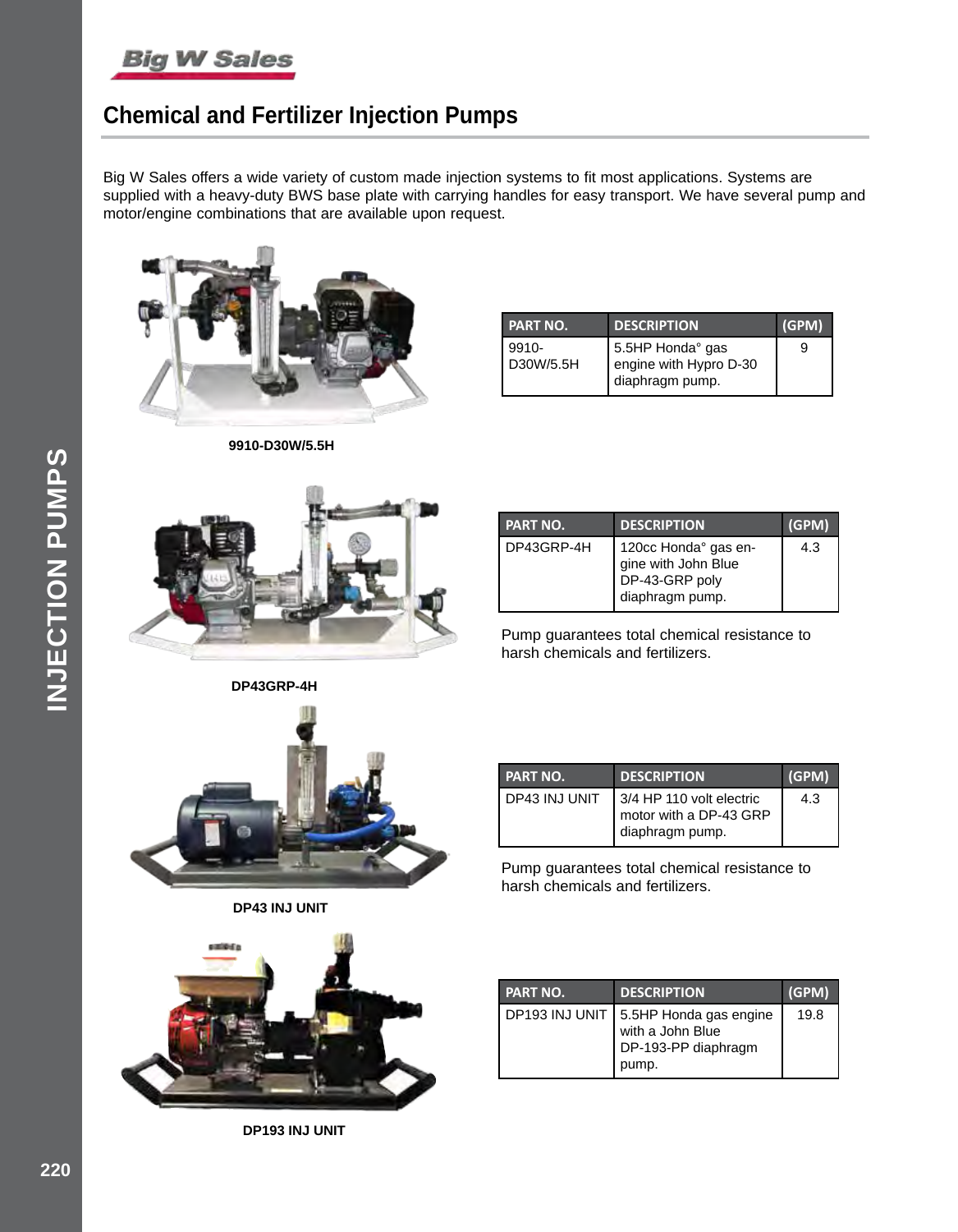JOHNBLUE

# **Piston Metering Injection Pumps**

### **Features:**

- Pumping cylinders can be mounted in parallel for large volume applications or for injection of two non-compatible products.
- A simple change of stoke length sets the precise flow to be injected
- Maximum pressure 150 psi.
- E-Z Meter Pumps with the double ball, built-in check valves provide better performance by virtually eliminating air locking. Available in 316 stainless steel or Teflon cylinders.
- The special John Blue piston cup shape provides a positive seal without the need for future adjustments. Piston cups can be changed in the field with standard tools.

| <b>POWER</b><br><b>SOURCE</b> | 5-30 GPH | 10-100 GPH | $5 - 30$<br>5-30 GPH | $5 - 30$<br>10-100 GPH | 10-100<br>10-100 GPH |
|-------------------------------|----------|------------|----------------------|------------------------|----------------------|
| <b>E-Z METER DELUX PUMPS</b>  |          |            |                      |                        |                      |
| 110-220 1 ph                  | 10620    | 11630      | 10622                | 10623                  | 10633                |
| 220-440 3 ph                  | 20620    | 21630      | 20622                | 20623                  | 20633                |
| <b>Belt Drive</b>             | 01620    | 01630      | 01622                | 01623                  | 01633                |
| Honda Engine                  | 02620    | 02630      | 02622                | 02623                  | 02633                |
| 12V DC Motors                 | 30620    | 30630      | 30622                | 30623                  | 30633                |



\*-1 after the part number indicates pumps with Teflon cylinders, ideal for acid applications.

# **Injection Check Valves**

### **Features:**

- •200 gph maximum capacity continuous flow (duplex).
- •100 gph maximum capacity (simplex).
- •More uniform distribution of products.
- •Prevents backflow, siphoning and bleed through of product.
- •Easy to install and maintain.
- •All Viton seals.
- •316 stainless steel spring, ball and injection tube.
- •10 psi spring.
- •Bodies available in either polypropylene
- (CV-1310) or 316 stainless steel (115026-HS). •NEW CV-1310-BL- Polypropylene check valve
- with PVC bleeder valve.



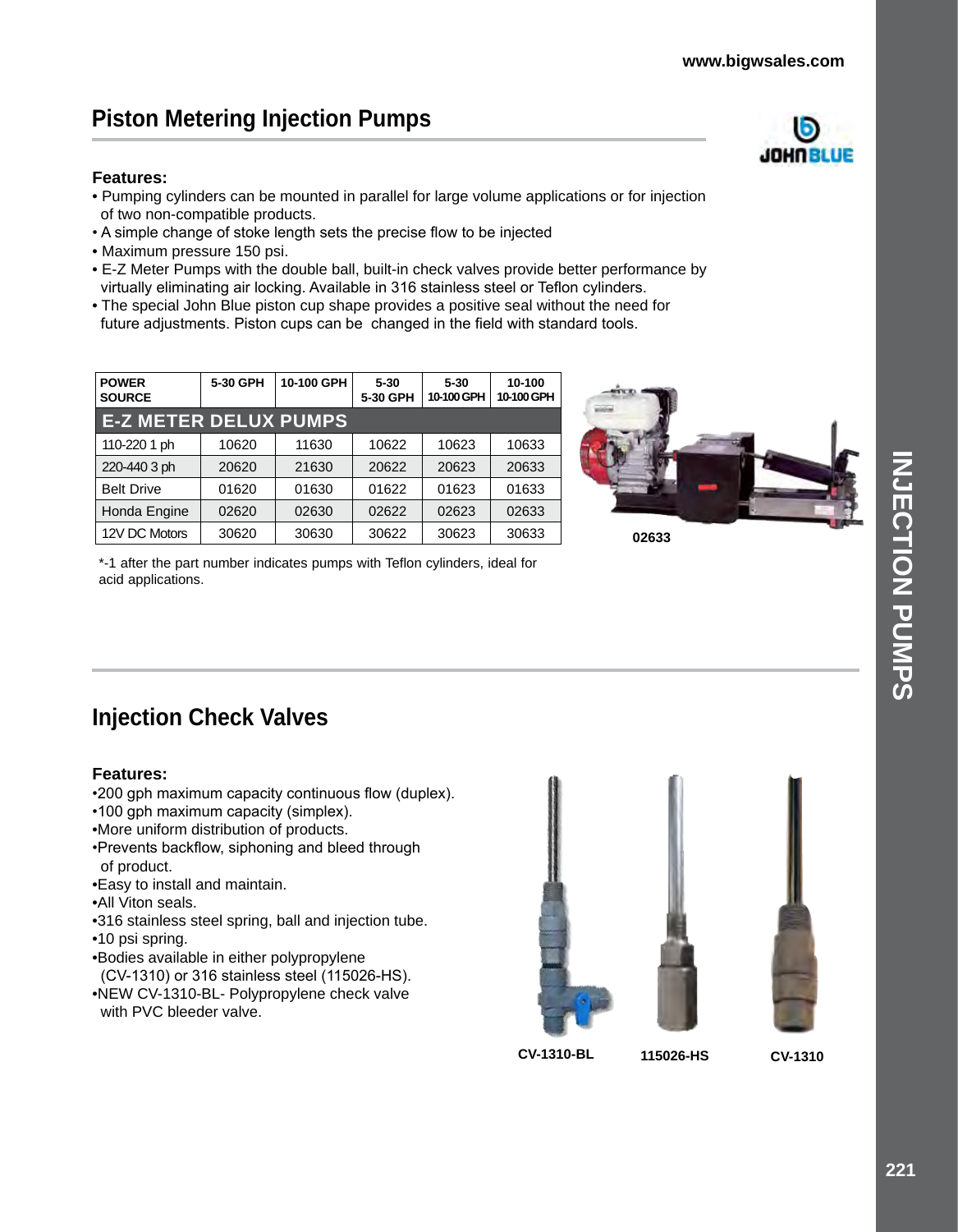# **Chemical Closed Transfer System**

**The Big W Sales CTS1000 Chemical Transfer System combined with the BANJO Closed Mixed Fitting System is an innovative, convenient, safe, accurate and easy to use chemical handling system.**

- 1. The cone bottom 2.5 gallon calibrated tank clearly shows the volume of product in the tank and the manifold outlet allows for full drainage and less risk of contamination. The tank is also equipped with an air check valve that allows air to enter the system to prevent fumes from escaping.
- 2. The lid seals itself on the specifically molded polyethylene tank and contains a female tank adapter for attaching the Banjo closed mix fitting system tank adapter. The tank is calibrated in both liter and ounce measurements.
- 3. The plumbing system of the BIG W CTS1000 has a built-in cleaning nozzle to allow you to safely and easily clean the tank.
- 4. The plumbing system features leak free Banjo manifold polypropylene fittings.
- 5. The high performance 2" venturi draws all of the chemical and the harmful vapors that may be present out of the tank and away to the sprayer.
- 6. The free standing frame can easily be bolted to a floor or left unbolted and completely mobile.
- 7. The BIG W CTS1000 comes standard with safety decals on each unit.





**CTS200D CTS200AR**

| PART NO.                         | <b>DESCRIPTION</b>             |  |
|----------------------------------|--------------------------------|--|
| <b>CLOSED MIX FITTING SYSTEM</b> |                                |  |
| CTS200D                          | 2" TANK ADT NPT-CLOSED SYSTEM  |  |
| CTS200AR                         | BOTTLE ADAPTER - CLOSED SYSTEM |  |

The BANJO Closed Mix Fitting System features the following:

1. The Banjo Closed Mix Fitting System universal Bottle Adapter threads onto most conventional chemical jugs and when sealed punctures the protective foil.

2. The Banjo Closed Mix Fitting System Tank Adapter is a spring loaded, female adapter that attaches directly to the Banjo Closed Transfer System Bottle Adapter.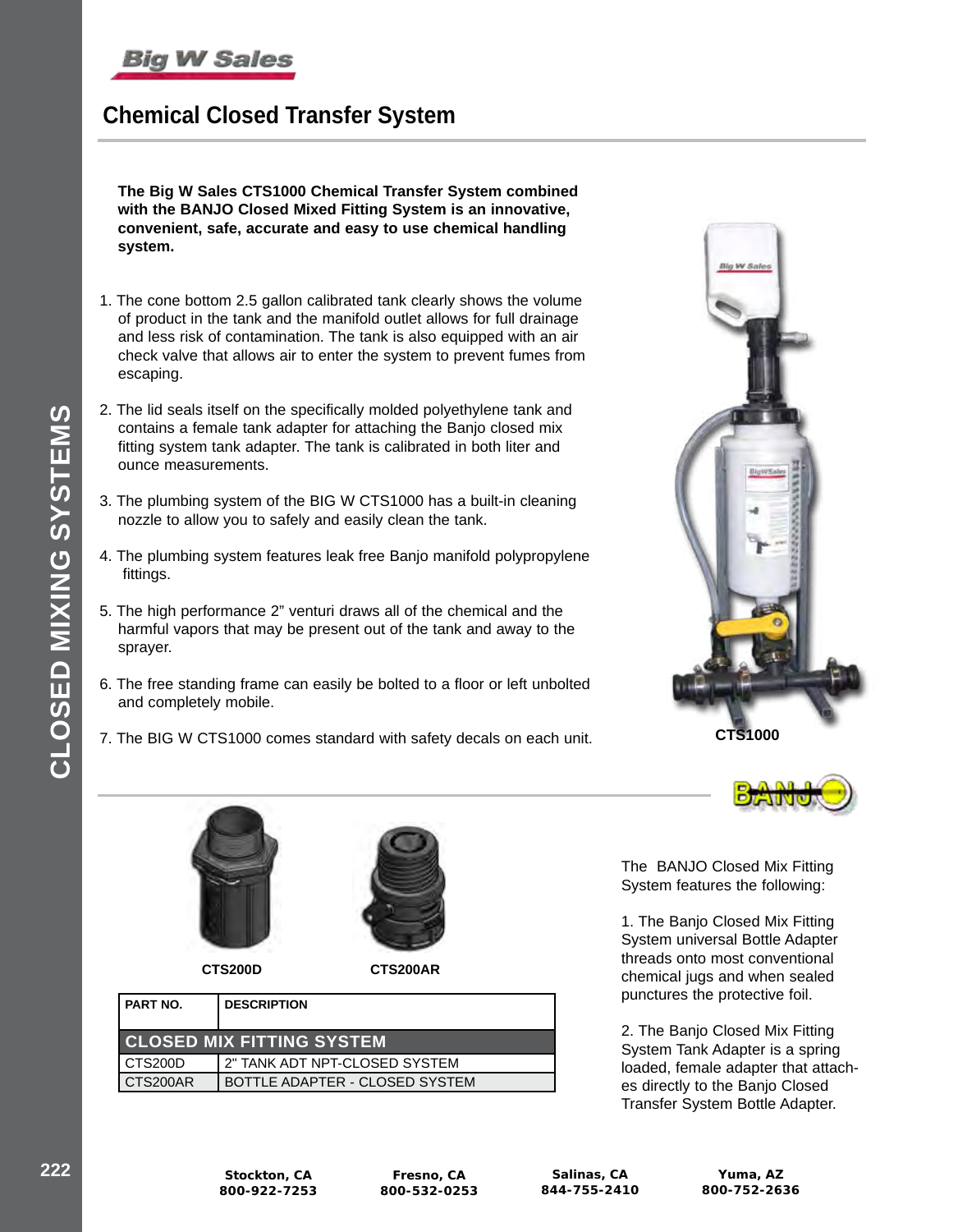**URA PRODUCTS** 

# **Chemical Closed Transfer System**

### **DURA-METER™**

### **Product Description:**

- Impact resistant Lexan™ faceplate
- 100% moisture-sealed circuitry
- Faceplate over-molded with Santoprene and filled with gel for improved shock resistance
- Intuitive menu driven backlit display
- 2 Year Service Warranty and Maintenance Program



### **NEW 3" HIGH-FLOW DURA-METER™**

**DP-HFM3E (EDPM) DP-HFM3V (Viton) DP-HFM3S (Silicone)**

### **Specifications:**

- (2) 9V batteries
- Operating Temp: +32 °F to +140 °F
- Flow Rate: 15 to 700 GPM
- Style: Paddlewheel
- Striaght inlet required: 30"
- Striaght outlet required: 15"
- Multiple plumbing options
- Wetted Materials: GF Poly, EPDM, Viton® or Silicone Seals



### **DURA-METER™**

**DP-3000E (EDPM) DP-3000V (Viton) DP-3000S (Silicone)**

### **Specifications:**

- (4) "AAA" batteries
- Operating Temp: -10 °F to +130 °F
- Flow Rate: 2 to 22 GPM
- Max Pressure: 40 PSI
- Plumbed both for in-line & 90 degree applications
- Wetted Materials: Polypropylene, 304 Stainless Steel, Ryton, EPDM, Viton® or Silicone Seals

### **DURA-PUMP™**



| Part # DP-4012E | 12V         | <b>EDPM</b> |
|-----------------|-------------|-------------|
| <b>DP-4012V</b> | 12V         | Viton       |
| <b>DP-4015E</b> | <b>110V</b> | <b>EDPM</b> |
| <b>DP-4015V</b> | <b>110V</b> | Viton       |

Must specify EDPM (product # and E) or Viton (product # and V) when ordering.

### **Product Description:**

- High-Flow with up to 15GPM free flow rate
- Self-priming diaphragm pump with internal by-pass
- Motor thermally protected from overheating
- 30 minutes duty cycle
- Suction port has 2″ Male NPT and 1″ Female NPT
- Pump is easily field serviceable
- Features 2 Year Service Warranty Plan
- Includes 2 Year Maintenance Program

### **Specifications:**

- Check Valve: Internal; EPA 165.45 compliant
- Vertical Suction Lift: Self-priming to 10ft
- $\bullet$  Amps: 12 Volt = 20ft; 110 Volt = 6.5ft
- Motor: 1/4 HP
- Amps: 12 Volt = 8.5; 110 Volt = 2.0
- Suction Port: 2″ Male and 1″ Female NPT thread
- Discharge Port: 1″ Female NPT thread
- Wetted Materials: Polypropylene; 304 Stainless Steel;
- Santoprene (73 Shore); EPDM or Viton® Seals

**5 Gallon Calibration Jug**

**DP-J4001**



**Stockton, CA 800-922-7253**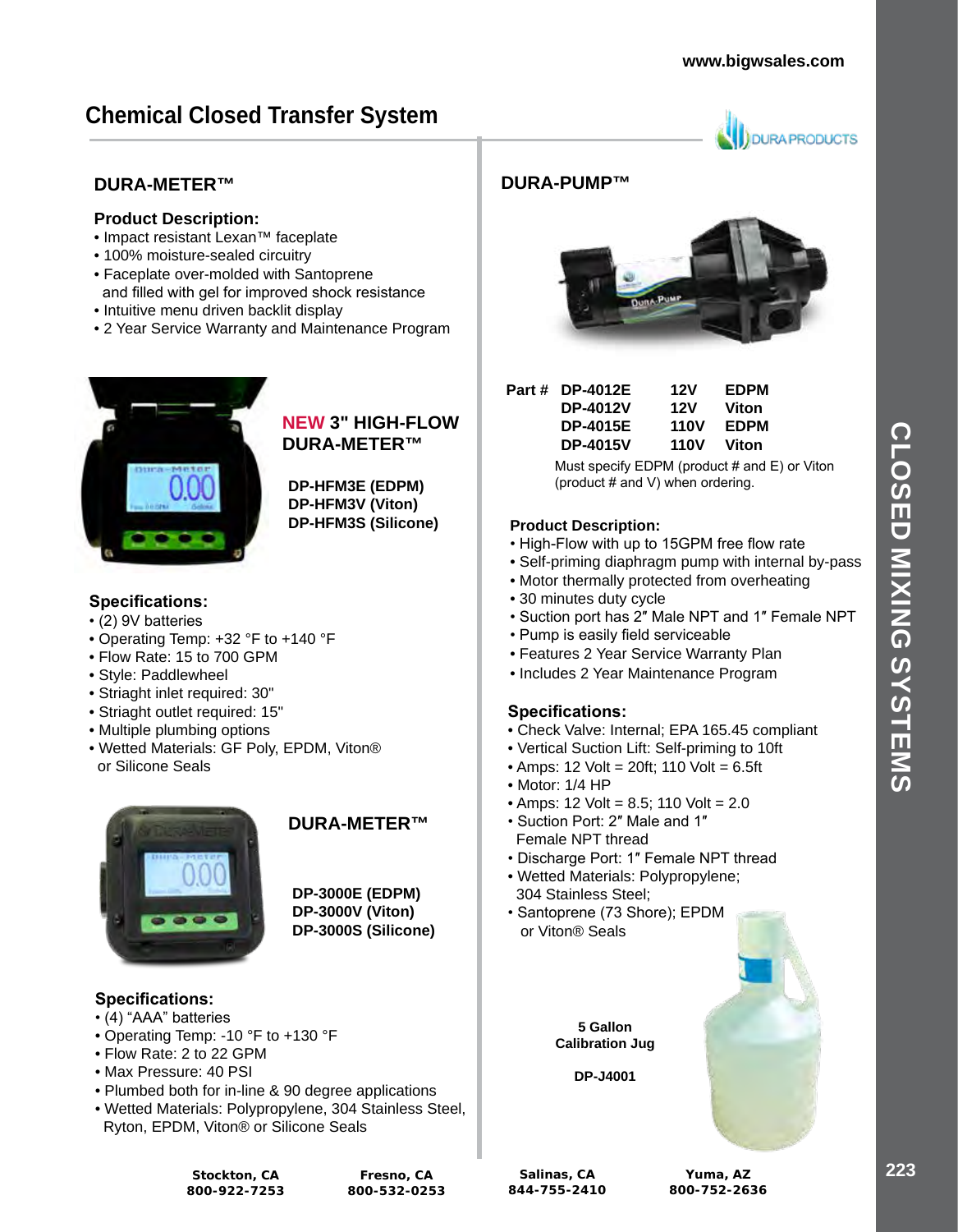# **Chemical Closed Transfer System**

# **JOURA PRODUCTS**

### **DURA-PUMP™ Easy Caddy**

#### **Product Description:**

The Dura-Pump™ Easy Caddy can be mounted in 6 different configurations on a variety of tank/ tote and drum types. Use it mounted on top of tank or top of 55 gallon drum, on side of tank, or off the ground depending on user preference. Conversion kits are available to mount system on Monsanto and Snyder type tanks. Must specify EPDM (product # and E) or Viton® (product # and V) when ordering. Features 2 Year Maintenance Program.

Pump system available in EPDM or Viton®. Tank/ Tote sold separately.

#### **Specifications:**

- Pump: High-Flow Dura-Pump™
- Suction Hose: 1" x 5ft
- Discharge Hose: 1" x 12ft
- Nozzle: Ball valve
- Camlock: 2"
- Meter: Dura-Meter™ (optional)
- Other: All hose clamp, elbows and nipples



**Side Mount**

|      | <b>W/O METER</b> |                   |
|------|------------------|-------------------|
| 12V  | DPE-4012E        | 12V               |
| 12V  | DPE-4012V        | 12V               |
| 110V | <b>DPE-4015E</b> | 11 <sub>0</sub> V |
| 110V | DPE-4015V        | 110V              |
|      |                  |                   |



**chemical transfer system.** 

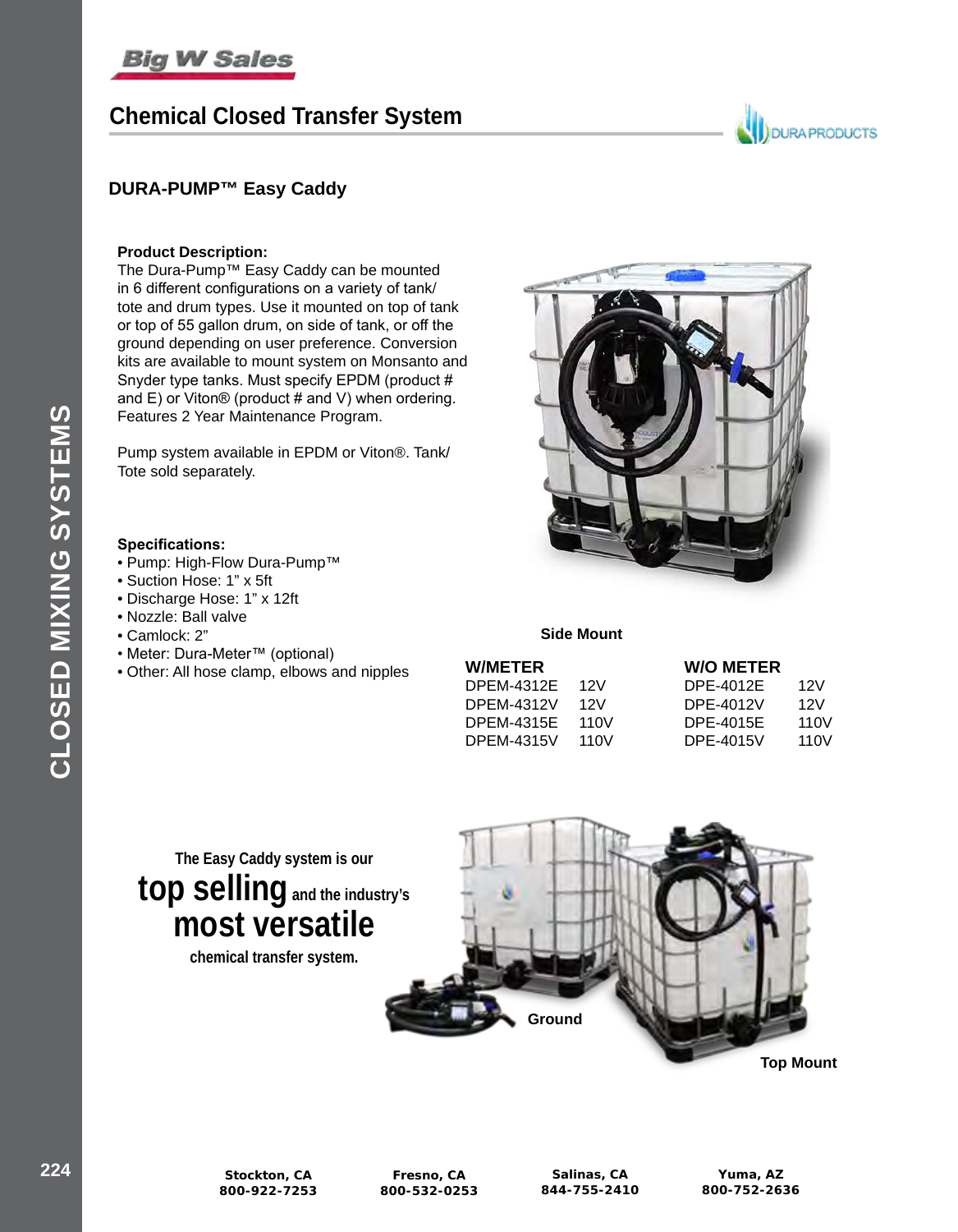# **Chemical Closed Transfer System**



### **DURA-ABS Auto Batch System**

### **Product Description:**

The Dura Auto-Batch System is an automated option for easily and efficiently transferring fluids from one place to another. The operation is as simple as entering the amount you dispensed and pressing Start. Once activated, the pump will dispense the desired amount and shut off automatically.

The intuitive interface of the Auto-Batch System allows for the selection of manual or automatic operation with the flip of a switch. The high-flow Dura-Pump™ delivers up to a 15GPM flow rate. The system is optimal for repeatable batching. The Dura-ABS returns to the last volume amount dispensed upon completion of the cycle. The Dura-Meter™ has 100% moisture sealed circuitry fully eliminating fogging, water damage or any other damage from corrosive elements.

With an impact resistant Lexan faceplate and illuminated display, the Dura-Meter™ is made of the most robust materials while maintaining max. visibility in all conditions. Available in 12 Volt or 110 Volt, and EPDM or Viton® options. Features a 2 year warranty

### **Specifications:**

- Pump: High-Flow Dura-Pump™
- Suction Hose: 1″ x 5ft
- Discharge Hose: 1″ x 12ft
- Meter: Dura-Meter™ (optional)
- Other: All hose clamp, elbows and nipples





**EPDM SEALS VITON SEALS** DPABS-4312E 12V DPABS-4312V 12V

DPABS-4315E 110V DPABS-4315V 110V

# **HOW IT WORKS**

- **1 Select the volume desired**
- **2 Press START**
- **3 The pump will begin to dispense fluid and automatically shuts off when complete.**

**Stockton, CA 800-922-7253**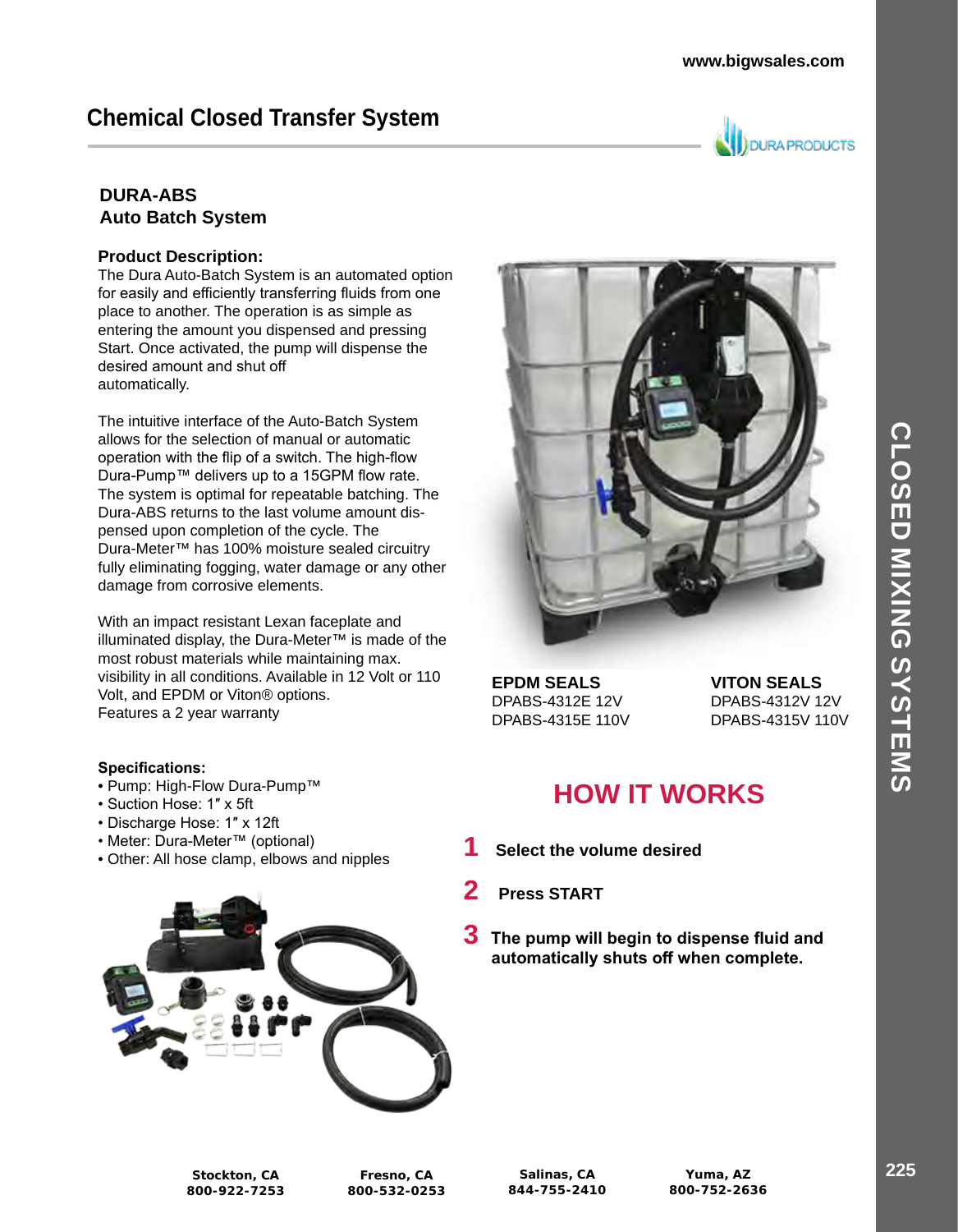

## **Chemical Closed Transfer System**

### **DURA-PUMP™ SPECIALTY SYSTEMS**



**W/METER W/O METER**<br>DPMTSM-4312 12V DPMTS-4012 12V DPMTSM-4312 12V DPMTSM-4315 110V DPMTS-4015 110V

- Features 2 Year Maintenance Program
- Must specify EPDM (product # and E) or Viton® (product # and V) when ordering

#### **Specifications**:

- Monsanto Tank (not included)
- Pump: High-Flow Dura-Pump™
- Discharge Hose: 1" x 12ft
- Camlock: MTS; direct attach to tote
- Motor Bracket: Yes; rear
- Nozzle: Ball valve
- Meter: Dura-Meter™ (optional)
- Other: All hose clamp, elbows and nipples



## **Monsanto Tank Snyder/GEM Cap Tank**



**W/METER W/O METER**<br>DPGEMM-4312 12V DPGEM-4012 12V DPGEMM-4312 12V

DPGEMM-4315 110V DPGEM-4015 110V

**JOURA PRODUCTS** 

- Features 2 Year Maintenance Program
- Must specify EPDM (product # and E) or Viton® (product # and V) when ordering

#### **Specifications:**

- Snyder Tank (not included)
- Pump: High-Flow Dura-Pump™
- Discharge Hose: 1" x 12ft
- GEM Cap Lid: Spin collar; all plumbing assembled on pump
- Motor Bracket: Yes; rear
- Downtube: 1" Telescoping
- Nozzle: Ball valve
- Meter: Dura-Meter™ (optional)
- Other: All hose clamp, elbows and nipples



**226 Stockton, CA 800-922-7253**

**Fresno, CA 800-532-0253**

**Salinas, CA 844-755-2410**

**Yuma, AZ 800-752-2636**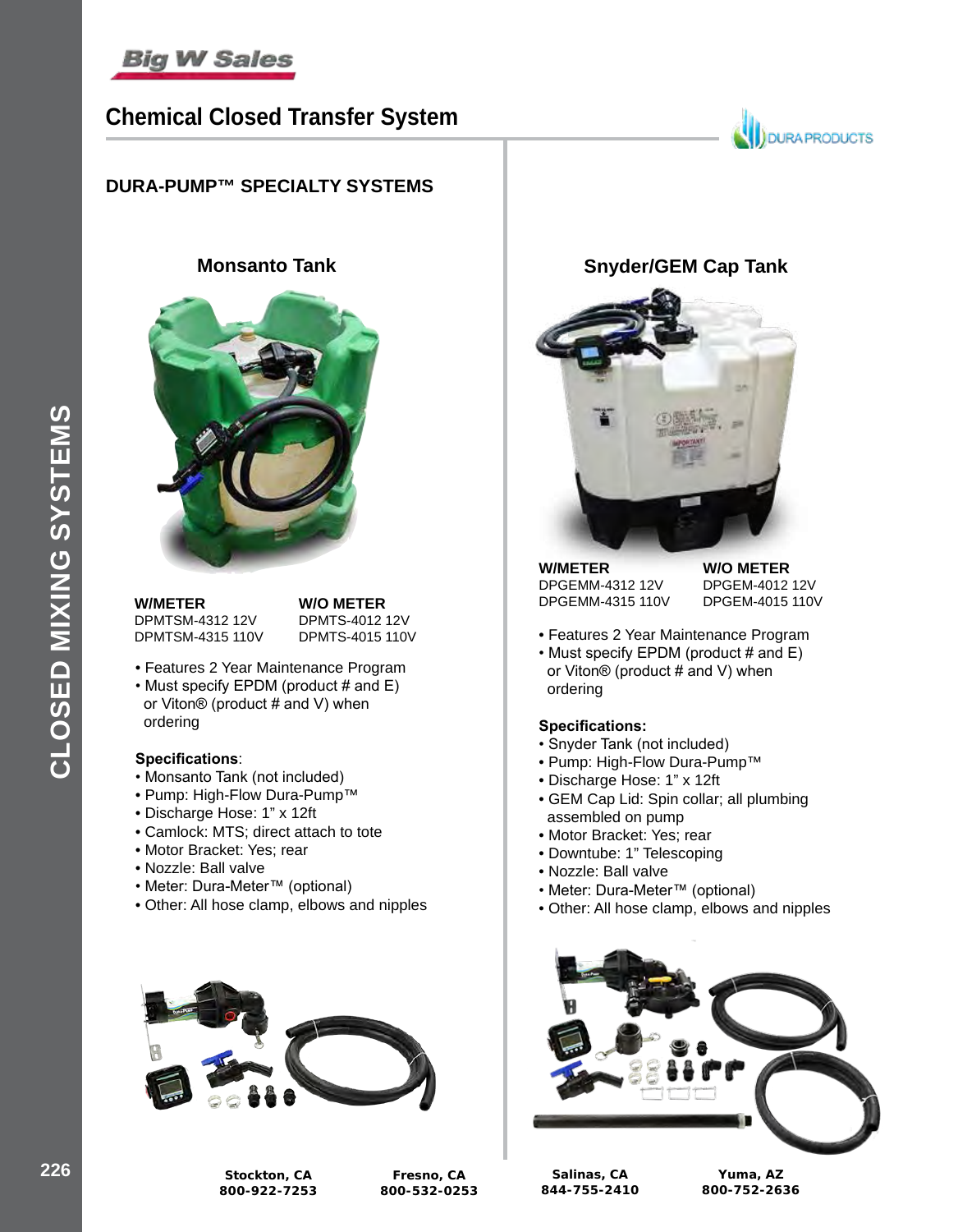

### **DURA-PUMP™ SPECIALTY SYSTEMS**



### **Dura-Pump™ Quick Caddy**

#### **Product Description:**

- Our premium highly portable system with built-in carry handle and rugged frame
- For use in multiple mounting applications both on top of tote and ground adaptable
- Features 2 Year Maintenance Program
- Must specify EPDM (product # and E) or Viton® (product # and V) when ordering

DPQM-4312 12V DPQ-4012 12V DPQM-4315 110V

**W/METER W/O METER**<br>DPQM-4312 12V DPQ-4012 12V



### **Dura-Pump™ Top Unload**

### **Product Description:**

- Top mount application with 2" NPT bung
- 1" telescoping downtube to accommodate varying tank heights
- Features 2 Year Maintenance Program
- Must specify EPDM (product # and E) or Viton® (product # and V) when ordering

DPTM-4312 12V DPT-4012 12V DPTM-4315 110V DPT-4015 110V

**W/METER W/O METER**

### **Specifications**

- Pump: High-Flow Dura- Pump™
- Suction Hose: 1" x 5ft
- Discharge Hose: 1" x 12ft
- Nozzle: Ball valve
- Camlock: 2"
- Meter: Dura-Meter™ (optional)
- Other: All hose clamp, elbows and nipples



- Pump: High-Flow Dura- Pump™
- Downtube: 1" Telescoping
- Discharge Hose: 1" x 12ft
- Nozzle: Ball valve
- Meter: Dura-Meter™ (optional)
- Other: All hose clamp, elbows and nipples



### **Dura-Pump™ Bottom Unload**

#### **Product Description:**

- Configured to be hard mounted at bottom of tank/tote
- Features 2 Year Maintenance Program
- Must specify EPDM (product # and E) or Viton® (product # and V) when ordering

DPBM-4312 12V DPB-4012 12V<br>DPBM-4315 110V DPB-4015 110V DPBM-4315 110V

**W/METER W/O METER**<br>DPBM-4312 12V DPB-4012 12V

### **Specifications**

- Pump: High-Flow Dura-Pump™
- Discharge Hose: 1" x 12ft
- Camlock: 2" direct attach to tote
- Motor Bracket: Yes; rear
- Nozzle: Ball valve
- Meter: Dura-Meter™ (optional)
- Other: All hose clamp, elbows and nipples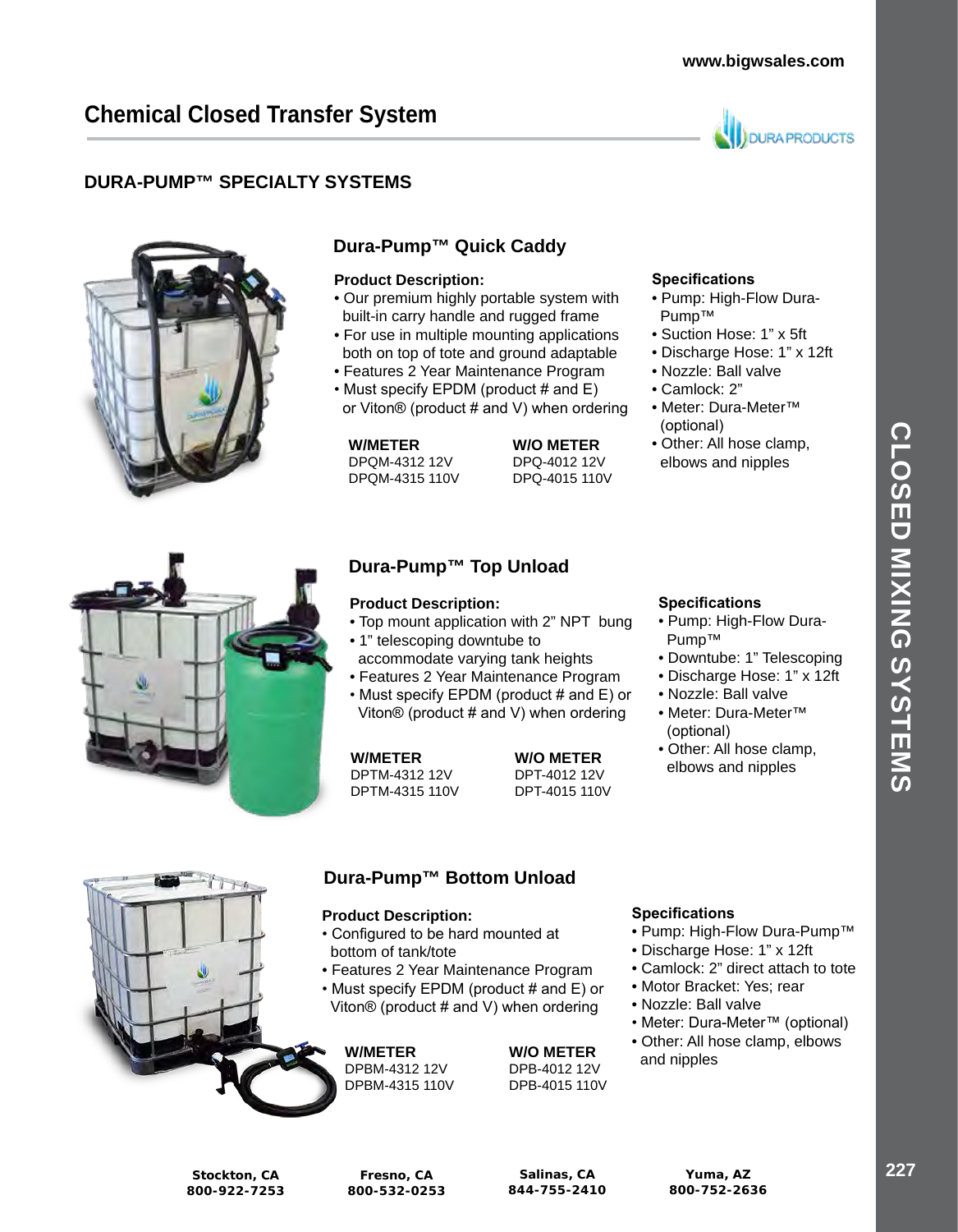# **Closed System Cleanload**

**CHEMICAL HANDLING SYSTEMS**

CHEMICAL HANDLING SYSTEMS

- Chemical loading system that is compliant with California Closed System Regulation
- Enclosure accommodates many container sizes, fits up to two 2.5 gallon containers
- Allows operator to re-seal partially used containers w/the original chemical container cap
- CycloRinse system provides premium chemical rinsing & meltdown of flowable powders
- ProClean rinse nozzle allows operator to triple rinse chemical containers and system enclosure without exposure to chemicals or rinsate
- System under vacuum with the use of the HYPRO Eductor so all chemicals and contents of the enclosure are drawn into the stream and system, away from the operator
- Eduction provides proper mixing of chemicals by immediately placing it into a solution concentrate
- 11mm or 16mm eductor orifice sizes for optimized performance

| <b>PART NO</b> | <b>DESCRIPTION</b>                    | <b>NOZZLE</b>    |
|----------------|---------------------------------------|------------------|
|                | <b>HYPRO® CLOSED SYSTEM CLEANLOAD</b> |                  |
| 3377-1170      | Sprayer Pump High Pressure/High Flow  | 11mm             |
| 3377-1171      | Sprayer Pump High Pressure/High Flow  | 11mm             |
| 3377-1670      | Transfer Pump Low Pressure/High Flow  | 16 <sub>mm</sub> |
| 3377-1671      | Transfer Pump Low Pressure/High Flow  | 16mm             |



# **Cleanload Chemical Eductor**

- Self-contained eduction system
- 7 gallon tank features a wide 16-inch lid holds a full 51 pound bag of dry material, and can be used to rinse larger 20-liter jugs
- Educts 7 gallons of liquid in 10 seconds and a 51 pound bag of AMS in 30 seconds
- CycloRinse™ system provides premium cleaning and meltdown of flowable powders, such as AMS, with lid open for continuous operation
- Available in three nozzle sizes designed for transfer pump (16mm), on-board sprayer (11mm), and low flow roller/ diaphragm (8mm) apps
- Polypropylene eductor features 220 Universal Flange ports
- Eduction provides proper mixing of chemicals by immediately placing it into a solution concentrate
- Extends the life of transfer pumps by educting abrasive and corrosive **CALCIUS THE MICHAEL DISPONSITE:** DRIVING BUT AND THE CHANGE OF THE CHANGE OF THE CHANGE OF THE CHANGE OF THE CHANGE OF THE CHANGE OF THE CHANGE OF THE CHANGE OF THE CHANGE OF THE CHANGE OF THE CHANGE OF THE CHANGE OF THE



| <b>PART NO</b> | <b>APPLICATION</b>                       | <b>DESCRIPTION</b>            | <b>NOZZLE</b><br><b>SIZE</b> | <b>TANK SIZE</b>                                               | <b>EDUCTOR</b><br><b>ORIENTATION</b> |
|----------------|------------------------------------------|-------------------------------|------------------------------|----------------------------------------------------------------|--------------------------------------|
|                | <b>HYPRO® CLEANLOAD CHEMICAL EDUCTOR</b> |                               |                              |                                                                |                                      |
| 3376-0870      | Low Flow Roller/ Diaphragm Pump          | High Pressure/Low Flow        | 08                           | 7 Gallon (26.5 L)                                              | Right                                |
| 3376-0871      | Low Flow Roller/ Diaphragm Pump          | <b>High Pressure/Low Flow</b> | 08                           | tank holds a full<br>51 pound (23.1 kg)<br>bag of dry material | Left                                 |
| 3376-1170      | On-Board Sprayer Pump                    | High Pressure/High Flow       | 11                           |                                                                | Right                                |
| 3376-1171      | On-Board Sprayer Pump                    | High Pressure/High Flow       | 11                           | and can be used to                                             | Left                                 |
| 3376-1670      | <b>Transfer Pump</b>                     | Low Pressure/High Flow        | 16                           | rinse large<br>20-liter (5.2 gal) jugs                         | Right                                |
| 3376-1671      | <b>Transfer Pump</b>                     | Low Pressure/High Flow        | 16                           |                                                                | Left                                 |

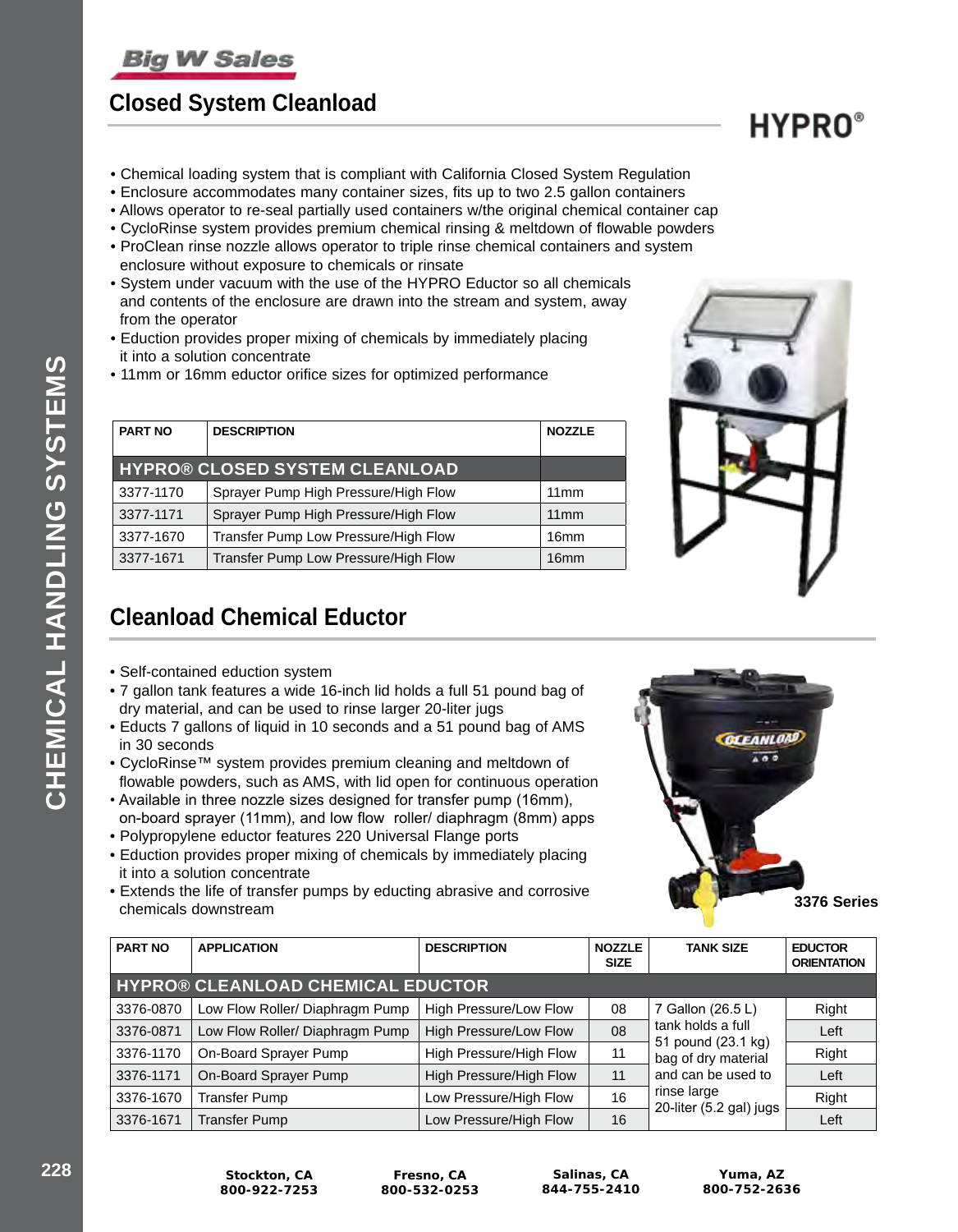# **Chemical Handling Systems**

#### **The Handler I**

The 15 US gallon handler I is the smallest Handler and is designed primarily for direct induction of chemical into sprayers. The Handler I is available as a free standing unit and is a popular factory installed addition to some of the top sprayers on the market today. The Handler 1 also features a special venturi designed for small sprayers with capacities of less than 300 gallons. The Handler 1 does not come with the venturi bulk draw capability.

- Size (US gallons) 15
- Size (liters) 60
- Tank calibration units US gallons, Imperial gallons and liters
- Fitting style threadless manifold fittings
- Fitting connections 2"
- Venturi size 1-1/2" single port
- Rotacraft tank clean not available



**The Handler I**

#### **The Handler II**

With a capacity of 42 US gallons and 2" or 3" connection sizes, the Handler II allows the user to batch mix everything from liquids to dry products and powders, as well as directly induct chemical into the sprayer. The Handler II comes standard with the ability to draw directly from bulk containers using the Handler double venturi. The Handler II has a standard single nozzle agitation system for mixing dry formulations and assisting in tank cleaning. It is available with or without the integrate pump and platform.

- Size (US gallons) 42
- Size (liters) 160
- Tank calibration units US gallons, liters
- Fitting style threadless manifold fittings
- Fitting connections 2" or 3"
- Venturi size 2"dual port
- Rotacraft tank clean not available



**The Handler II**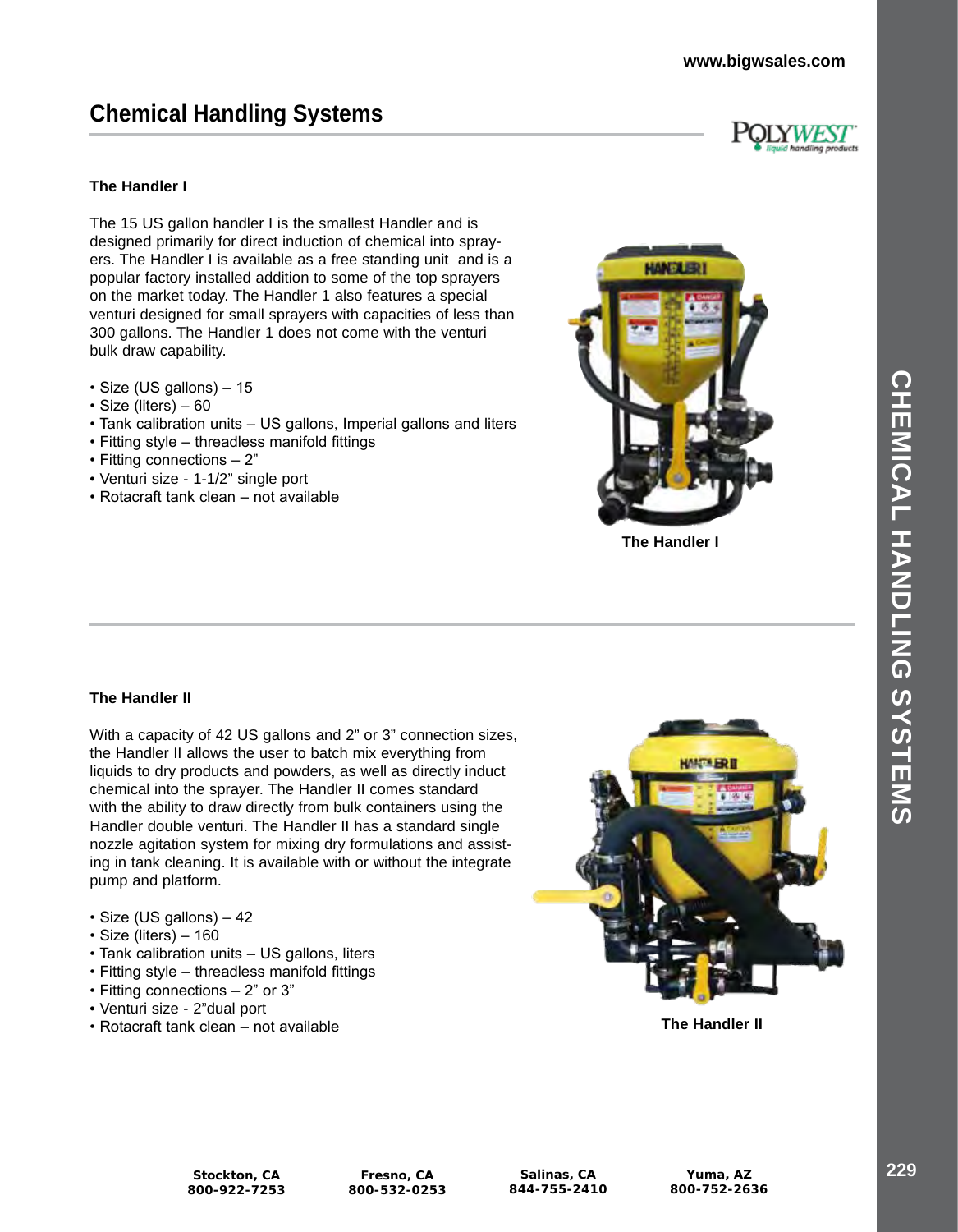

# **Chemical Handling Systems**





#### **The Handler III**

The Handler III is available with 2" or 3" connections. The 70 gallon capacity of this unit allows the user to batch mix everything from liquids to dry flowable and powders, as well as directly induct chemical through a venturi while the sprayer is being filled. The Handler III comes standard with the ability to draw directly from bulk containers using the Handler double venturi. The Handler III is available with or without an integrated pump and comes with the RotaCraft tank rinse nozzle to prevent contamination of products. It also has a standard single nozzle agitation system for mixing dry formulations.

- Size (US gallons) 70
- Size (liters) 275
- Tank calibration units US gallons, Imperial gallons, liters
- Fitting style threadless manifold fittings
- Fitting connections 2" or 3"
- Venturi size 2"dual port
- venturi size 2 dual port<br>• Rotacraft tank clean included **The Handler III**



#### **The Handler IV**

The Handler IV is definitely the king of the batch and induction systems on the market today. Two 2" agitators, two lids, 3" manifold fittings, full draining cone-bottomed tank, convenient forklift-ready base and containment tray…the large ground operator, the aerial applicator and the commercial user all love the versatility of the Handler IV. With a working capacity of 230 US gallons, the Handler IV allows the user to batch mix everything from liquids to dry flowables and powders. The Handler IV comes complete with all the plumbing required for recirculation with 3" lines, plus a RotoCraft tank rinse nozzle to prevent product contamination. The bottom of the Handler IV is sloped for full drainage, and a special bulkhead at the bottom of each tank ensures complete drainage.

NOTE the Handler IV does not have a venturi.

- Size (US gallons) 230
- Size (liters) 870
- Tank calibration units US gallons, liters
- Fitting style threadless manifold fittings
- Fitting connections 3"
- Venturi size no venturi
- Rotacraft tank clean included



**The Handler IV**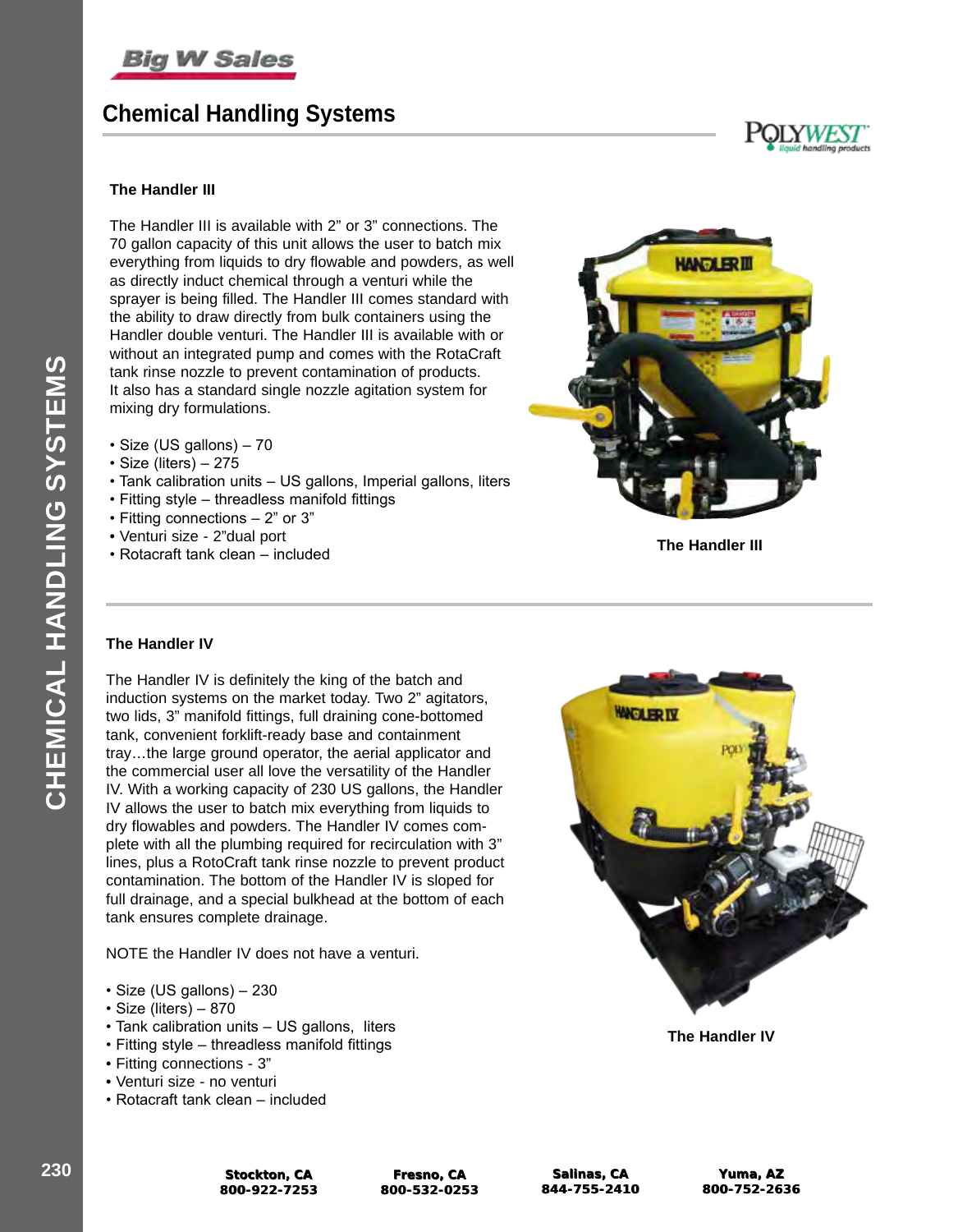# **Float Boxes**

### **Float Boxes**

The Big W Sales Float Valve (Battery Box) is the simple, yet effective way of applying fertilizers in your open ditch irrigation systems. Regardless of the incoming volume, the Big W Sales Battery Box maintains a constant liquid level within the float box. This gives perfect control for most types of liquid fertilizer as it enters open ditch irrigation water from either low pressures (less than 30 psi) or gravity flow.

### **Standard Model - 560**

- Gravity flow rate: 0-65 GPH
- Max control with PVC needle valve
- Inlet connection 1/2" FNPT
- Outlet: 1/2" FNPT x 3/4" MNPT
- Box Size: 2 gallons, 7" wide x 10" long x 8" high

### **Large Model - 570**

- Gravity flow rate: 30-200 GPH
- Controls large flow rates with easily adjustable PVC valve
- Inlet connection: 3/4" Hose Barb
- Outlet: 3/4" Hose Barb
- Box size: 5 gallons,
- 13" wide x 17" long x 12" high

### **Completed Vented PVC Outlet Valve**





**Standard Large**

| <b>PART NO</b>                                     | <b>DESCRIPTION</b>        |  |
|----------------------------------------------------|---------------------------|--|
| <b>COMPLETED VENTED PVC</b><br><b>OUTLET VALVE</b> |                           |  |
| 560-14                                             | Standard PVC outlet valve |  |
| 570-14                                             | Large PVC outlet valve    |  |



| <b>PART NO</b> | <b>DESCRIPTION</b>            |  |
|----------------|-------------------------------|--|
|                | <b>FLOAT BOXES AND COVERS</b> |  |
| 560-12         | Standard 2-gallon float box   |  |
| 570-12         | Large 5-gallon float box      |  |
| 560-13         | Standard 2-gallon cover       |  |
| 570-13         | Large 5-gallon cover          |  |
| 560-15         | Label                         |  |

| <b>PART NO</b> | <b>DESCRIPTION</b>                 |
|----------------|------------------------------------|
|                | <b>INLET VALVE PARTS</b>           |
| 560-1          | Standard PVC inlet valve and float |
| 570-1          | Large PVC inlet valve and float    |
| 560-2          | Standard PVC inlet valve body      |
| 570-2          | Large PVC inlet valve body         |
| 560-3          | Standard Neoprene gasket           |
| 570-3          | Large Neoprene gasket              |
| 560-4          | Standard lock nut                  |
| 570-4          | Large lock nut                     |
| 560-5          | Standard seat for shut-off         |
| 570-5          | Large seat for shut-off            |
| 560-6          | Standard shut-off cup              |
| 570-6          | Large shut-off cup                 |
| 560-8          | Standard shut-off post             |
| 570-8          | Large shut-off post                |
| 560-9          | Standard pin                       |
| 570-9          | Large pin                          |
| 560-10         | Standard arm for ball float        |
| 570-10         | Large arm for ball float           |
| 560-11         | Standard non-corrosion ball float  |
| 570-11         | Large non-corrosion ball float     |

| <b>Stockton, CA</b> |
|---------------------|
| 800-922-7253        |

**Salinas, CA 844-755-2410**

**Yuma, AZ Yuma, AZ 800-752-2636 800-752-2636**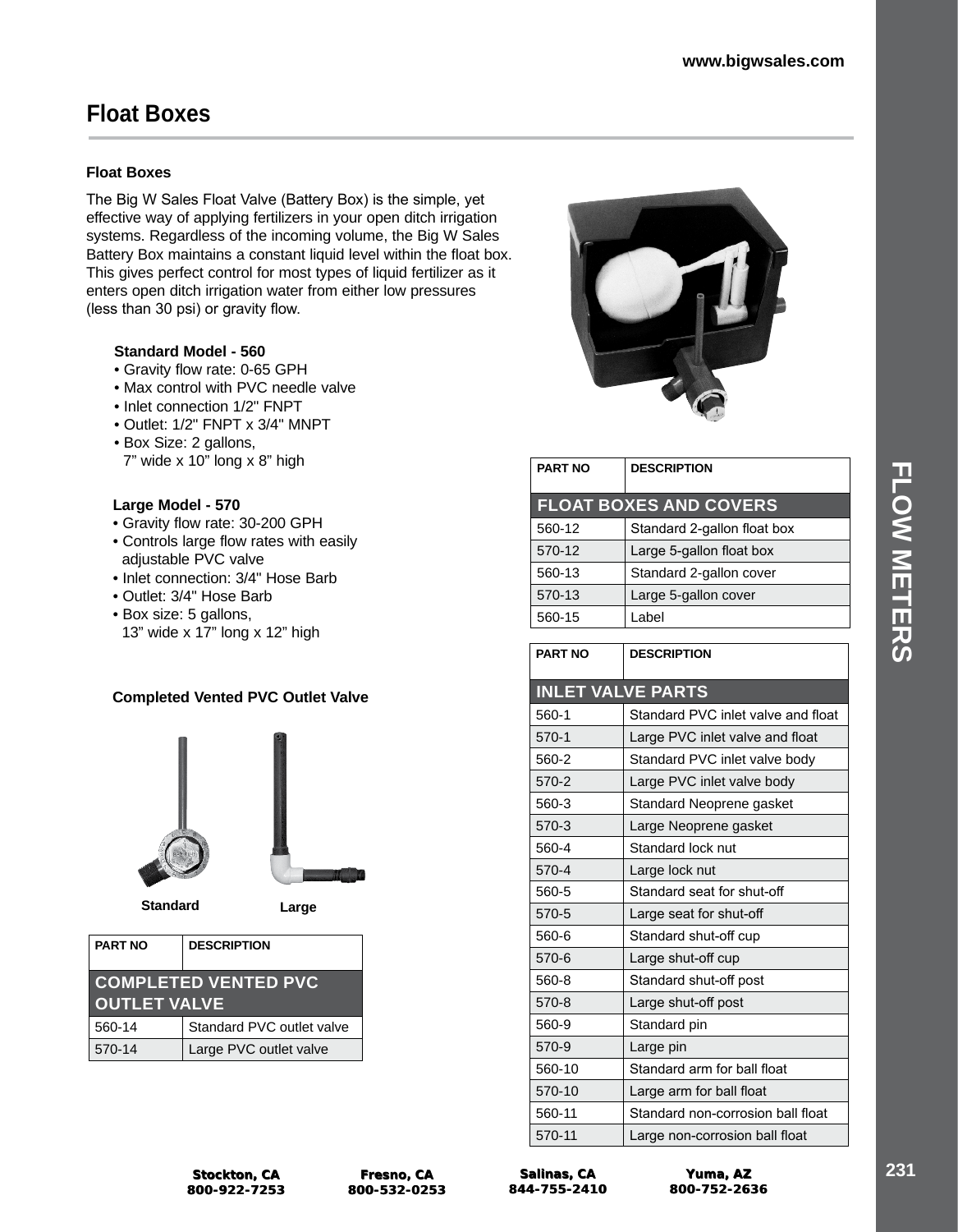# **Flow Meters and Flow Dividers**

# **DJOHNBLUE**

### **Flow Meters**

### **Impellicone Flow Divider for Anhydrous Ammonia**

| <b>PART NO</b>                | <b>DESCRIPTION</b><br><b>INLET</b><br><b>SIZE</b> |  | <b>OUTLET</b><br><b>SIZE</b> |
|-------------------------------|---------------------------------------------------|--|------------------------------|
| <b>IMPELLICONE FLOW METER</b> |                                                   |  |                              |
| IP-1300                       | 13 Outlet NH <sub>3</sub> Flow Divider            |  | 1" NPT   1/4" NPT            |
| IP-1800                       | 18 Outlet NH <sub>3</sub> Flow Divider            |  | $1"$ NPT $  1/4"$ NPT        |



## **Flow Dividers**

### **Features:**

- 302 SS balanced spring offers superior performance and corrosion resistance.
- Exclusive Viton® lip seal is more stable and has a longer life than conventional diaphragms which may rupture during service.
- 316 SS sleeve can be easily removed for cleaning in the field plus the alignment indicator ensures that the sleeve can be removed, cleaned and replaced exactly in the same position.
- Field repairable without removing distribution lines.
- The upper needle of the piston is 316 SS, which means longer seal life. The special glass-filled Teflon lower needle offers smooth operation with minimum friction.
- Viton® O-rings are used for positive sealing for even hard to handle products.
- 316 SS body is corrosion resistant, durable and built to last a lifetime.

| <b>PART NO</b>       | <b>DESCRIPTION</b>     | <b>INLET</b><br><b>SIZE</b> | <b>OUTLET</b><br><b>SIZE</b> | <b>MAX FLOW</b><br><b>OUTLET</b> |  |
|----------------------|------------------------|-----------------------------|------------------------------|----------------------------------|--|
| <b>FLOW DIVIDERS</b> |                        |                             |                              |                                  |  |
| FD-1210              | <b>SS Flow Divider</b> | 3/4" FPT                    | $1/4"$ FPT                   | $\sqrt{2.25}$ GPM                |  |

## **Flow Monitor Systems**

### **Features:**

- Ports are standard NPT use barb or push connect fittings for simple installation.
- End cap
- Viton O-rings
- Stainless steel retainer clips

| <b>PART NO</b>    | <b>DESCRIPTION</b>                          | <b>INLET</b><br><b>SIZE</b> | <b>OUTLET</b><br><b>SIZE</b> |
|-------------------|---------------------------------------------|-----------------------------|------------------------------|
|                   | <b>FOR USE WITH SPRAYERS</b>                |                             |                              |
| SMSS <sub>1</sub> | Single Flow Monitor Assembly - Spray type   | $3/8"$ NPT                  | $3/8"$ NPT                   |
|                   | includes (5) 1/2" diameter balls            | female                      | female                       |
| SMSS4             | Set of 4 Flow Monitor Assembly - Spray type | $1/2"$ NPT                  | $3/8"$ NPT                   |
|                   | includes 4 bodies, (20) 1/2" diameter balls | female                      | female                       |

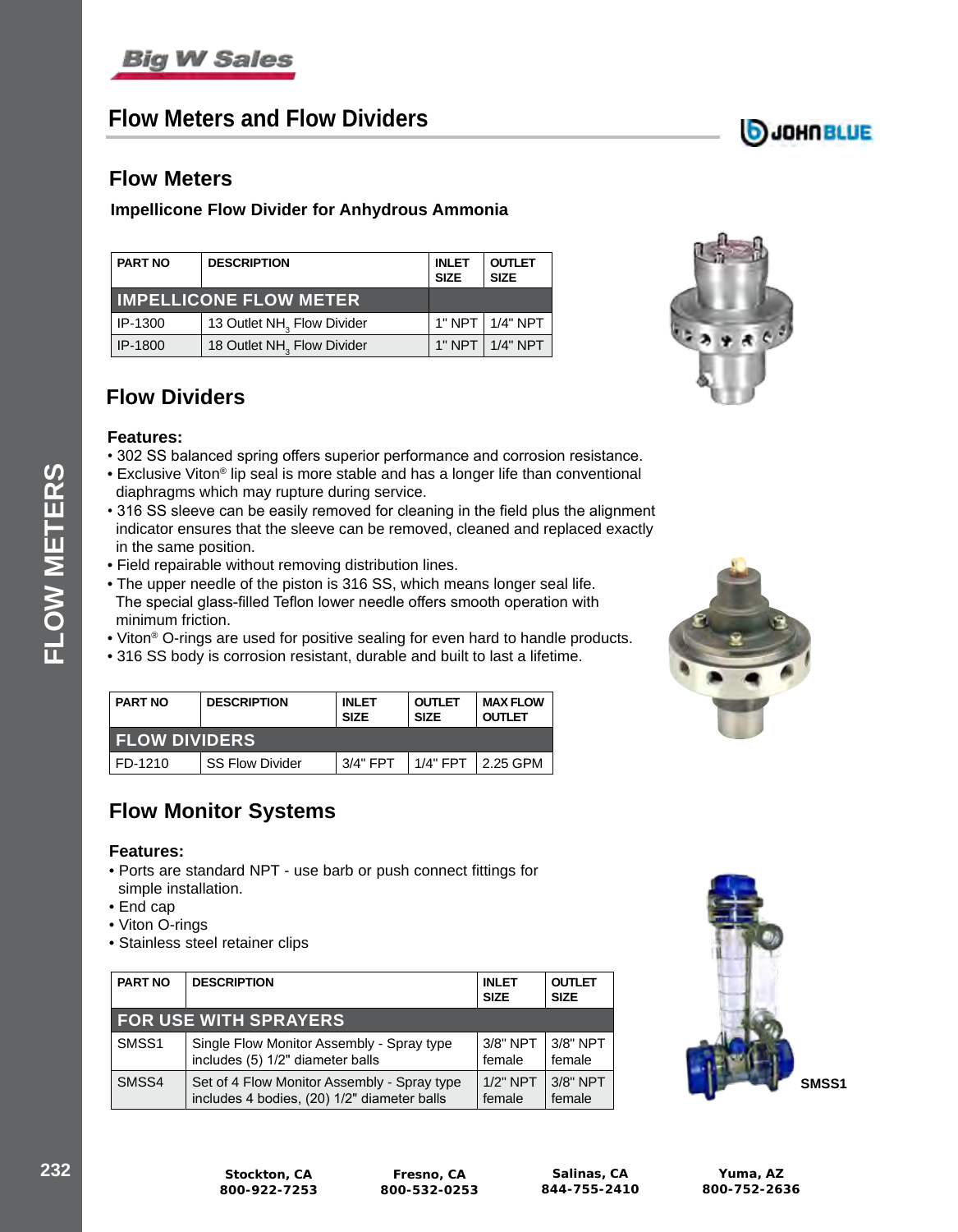# **In-Line Flow Meters**

### **Features:**

- Acrylic meter body
- Easy to read scales are screen printed on the meter body
- Viton O-ring seals
- Aluminum "stress ring" thread support

| <b>PART</b><br>NO. | <b>GPM</b>  | <b>LPM</b>  | <b>ADAPTER</b><br><b>SIZE</b> |
|--------------------|-------------|-------------|-------------------------------|
| <b>FLOW METERS</b> |             |             |                               |
| F-40375LN-8        | $0.1 - 1.0$ | $0.4 - 4.0$ | 1/2"                          |
| F-40376LN-8        | $0.2 - 2.0$ | $1.0 - 7.5$ | 1/2"                          |
| F-40377LN-8        | $0.3 - 3.0$ | $1.5 - 11$  | 1/2"                          |
| F-40500LN-8        | $1 - 5$     | $2.0 - 20$  | 1/2"                          |
| F-4075LN-12        | $1 - 10$    | $4 - 38$    | 3/4"                          |
| F-4075LN-16        | $1 - 10$    | $4 - 38$    | 1"                            |
| F-4100LN-12        | $2 - 20$    | $8 - 80$    | 3/4"                          |
| F-4100LN-16        | $2 - 20$    | $8 - 80$    | 1"                            |
| F-41017LN-16       | $1 - 17$    | $4 - 65$    | 1"                            |

### **Electronic Digital Meter**

Easy to use, describes this lightweight and compact meter with LCD readout. This aluminum housing meter is available with factory and field calibration.

### **Features:**

- Available in gallon or litre
- Comes with 1-inch or 2-inch NPT threads
- Gallon or litre measurements available
- Use with gasoline, diesel fuel or kerosene
- Factory Calibration accuracy is ± 1.5%. Field Calibration accuracy is  $\pm$  1%
- Easy-to-read display up to 999,999. Access all functions using just two buttons
- 1-year warranty



#### **How to Order:**

113900-9500 = 0.3 to 3 GPM (1 to 10 LPM) 113900-9501 = 3 to 50 GPM (10 to 190 LPM)

Lithuim batteries for electronic digital meters

**How to Order:**

113520-1

**Stockton, CA 800-922-7253**

#### **Salinas, CA 844-755-2410**



### **Electronic Digital Meters (Chemical)**

More accurate, more features. The 03 Series nylon meters are a step from our basic 01 Series meters. These meters are factory calibrated but offer field calibration too.

### **Features:**

- Two models available, low flow and 1 inch
- Typical accuracy for Factory Calibration is  $\pm$  1.5%; for Field Calibration is  $\pm$  1%
- Powered by lithium battery for long life
- Gallon and litre measurement
- 1-year warranty



### **How to Order:**

113900-9510 = 0.3 to 3 GPM (1 to 10 LPM) 113900-9511 = 3 to 50 GPM (10 to 190 LPM)

### **Features:**

- Pre calibrated
- 2-20 GPM

**How to Order:** 

825

- Accurate to ± .2%
- Easy to read display
- Powered by AA batteries
- Comes with pocket sized calibration chart